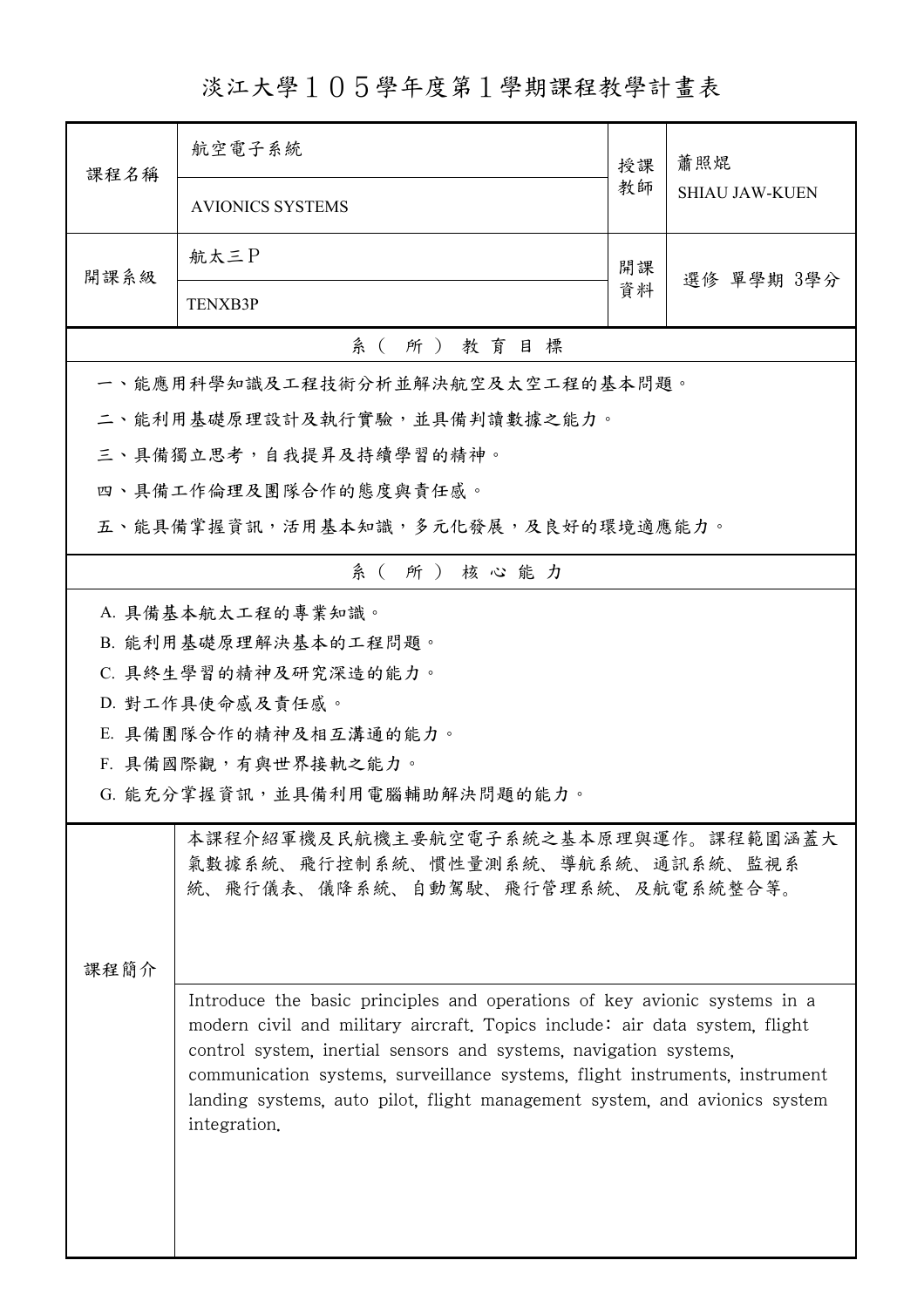本課程教學目標與目標層級、系(所)核心能力相關性 一、目標層級(選填): (一)「認知」(Cognitive 簡稱C)領域:C1 記憶、C2 瞭解、C3 應用、C4 分析、 C5 評鑑、C6 創造 (二)「技能」(Psychomotor 簡稱P)領域:P1 模仿、P2 機械反應、P3 獨立操作、 P4 聯結操作、P5 自動化、P6 創作 (三)「情意」(Affective 簡稱A)領域:A1 接受、A2 反應、A3 重視、A4 組織、 A5 內化、A6 實踐 二、教學目標與「目標層級」、「系(所)核心能力」之相關性:

 (一)請先將課程教學目標分別對應前述之「認知」、「技能」與「情意」的各目標層級, 惟單項教學目標僅能對應C、P、A其中一項。

 (二)若對應「目標層級」有1~6之多項時,僅填列最高層級即可(例如:認知「目標層級」 對應為C3、C5、C6項時,只需填列C6即可,技能與情意目標層級亦同)。

 (三)再依據所訂各項教學目標分別對應其「系(所)核心能力」。單項教學目標若對應 「系(所)核心能力」有多項時,則可填列多項「系(所)核心能力」。

(例如:「系(所)核心能力」可對應A、AD、BEF時,則均填列。)

| 序            |                                   | 教學目標(英文)                                                                                                                                                                            | 相關性              |                |  |  |
|--------------|-----------------------------------|-------------------------------------------------------------------------------------------------------------------------------------------------------------------------------------|------------------|----------------|--|--|
| 號            | 教學目標(中文)                          |                                                                                                                                                                                     | 目標層級             | 系(所)核心能力       |  |  |
| $\mathbf{1}$ | 使學生了解基本航空電子系統的功<br>能、特性與運作。       | The objectives of this course<br>are to make students<br>understand the basic<br>principles and operations of<br>key avionic systems in a<br>modern civil and military<br>aircraft. | C <sub>2</sub>   | <b>ABCDEFG</b> |  |  |
|              | 教學目標之教學方法與評量方法                    |                                                                                                                                                                                     |                  |                |  |  |
| 序<br>號       | 教學目標                              | 教學方法                                                                                                                                                                                |                  | 評量方法           |  |  |
| $\mathbf{1}$ | 使學生了解基本航空電子系統的功 講述、討論<br>能、特性與運作。 |                                                                                                                                                                                     | 紙筆測驗、報告、上課<br>表現 |                |  |  |
|              |                                   |                                                                                                                                                                                     |                  |                |  |  |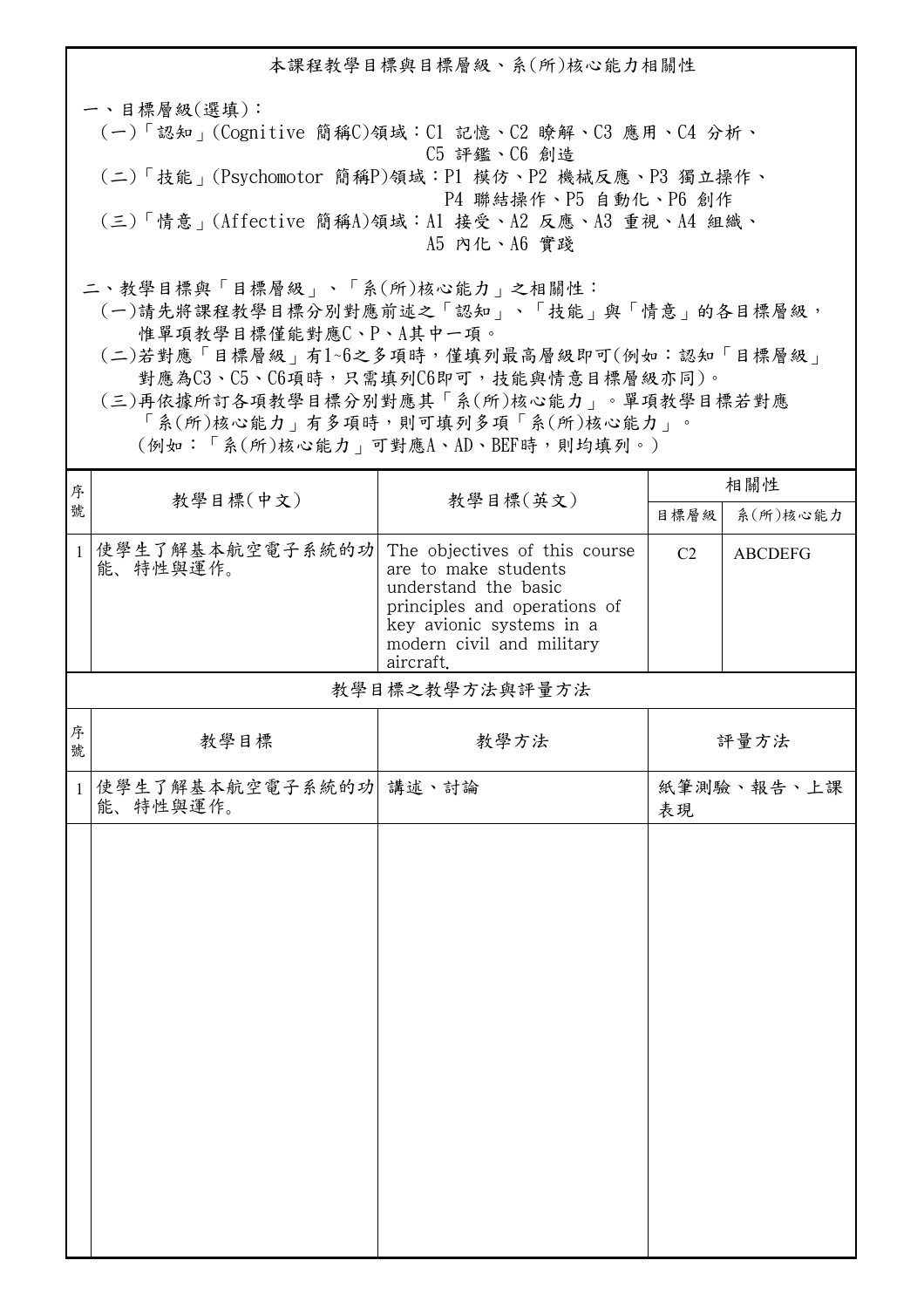| 本課程之設計與教學已融入本校校級基本素養      |                            |                              |                                              |    |  |
|---------------------------|----------------------------|------------------------------|----------------------------------------------|----|--|
| 淡江大學校級基本素養                |                            |                              | 內涵說明                                         |    |  |
| 全球視野                      |                            |                              | 培養認識國際社會變遷的能力,以更寬廣的視野了解全球化<br>的發展。           |    |  |
| 資訊運用                      |                            |                              | 熟悉資訊科技的發展與使用,並能收集、分析和妥適運用資<br>訊。             |    |  |
| 洞悉未來                      |                            |                              | 瞭解自我發展、社會脈動和科技發展,以期具備建構未來願<br>景的能力。          |    |  |
| 品德倫理                      |                            |                              | 了解為人處事之道,實踐同理心和關懷萬物,反省道德原則<br>的建構並解決道德爭議的難題。 |    |  |
| 獨立思考                      |                            |                              | 鼓勵主動觀察和發掘問題,並培養邏輯推理與批判的思考能<br>力。             |    |  |
| 樂活健康                      |                            |                              | 注重身心靈和環境的和諧,建立正向健康的生活型態。                     |    |  |
| 團隊合作                      |                            |                              | 體察人我差異和增進溝通方法,培養資源整合與互相合作共<br>同學習解決問題的能力。    |    |  |
| 美學涵養<br>$\langle \rangle$ |                            |                              | 培養對美的事物之易感性,提升美學鑑賞、表達及創作能<br>力。              |    |  |
|                           |                            |                              | 授課進度表                                        |    |  |
| 週<br>欤                    | 日期起訖                       |                              | 內 容 (Subject/Topics)                         | 備註 |  |
| 1                         | $105/09/12$ ~<br>105/09/18 | Introduction to Avionics     |                                              |    |  |
| 2                         | $105/09/19$ ~<br>105/09/25 | Air Data System              |                                              |    |  |
| 3                         | $105/09/26$ ~<br>105/10/02 | Flight Control System        |                                              |    |  |
| $\overline{4}$            | $105/10/03$ ~<br>105/10/09 | Flight Control System        |                                              |    |  |
| 5                         | $105/10/10$ ~<br>105/10/16 | Flight Control System        |                                              |    |  |
| 6                         | $105/10/17$ ~<br>105/10/23 | Inertial Sensors and Systems |                                              |    |  |
|                           | $105/10/24$ ~<br>105/10/30 | Inertial Sensors and Systems |                                              |    |  |
| 8                         | $105/10/31$ ~<br>105/11/06 | Navigation Systems           |                                              |    |  |
| 9                         | $105/11/07$ ~<br>105/11/13 | Navigation Systems           |                                              |    |  |
| 10                        | $105/11/14$ ~<br>105/11/20 | 期中考試週                        |                                              |    |  |
| 11                        | $105/11/21$ ~<br>105/11/27 | Communication Systems        |                                              |    |  |
| 12                        | $105/11/28$ ~<br>105/12/04 | Communication Systems        |                                              |    |  |
|                           |                            |                              |                                              |    |  |